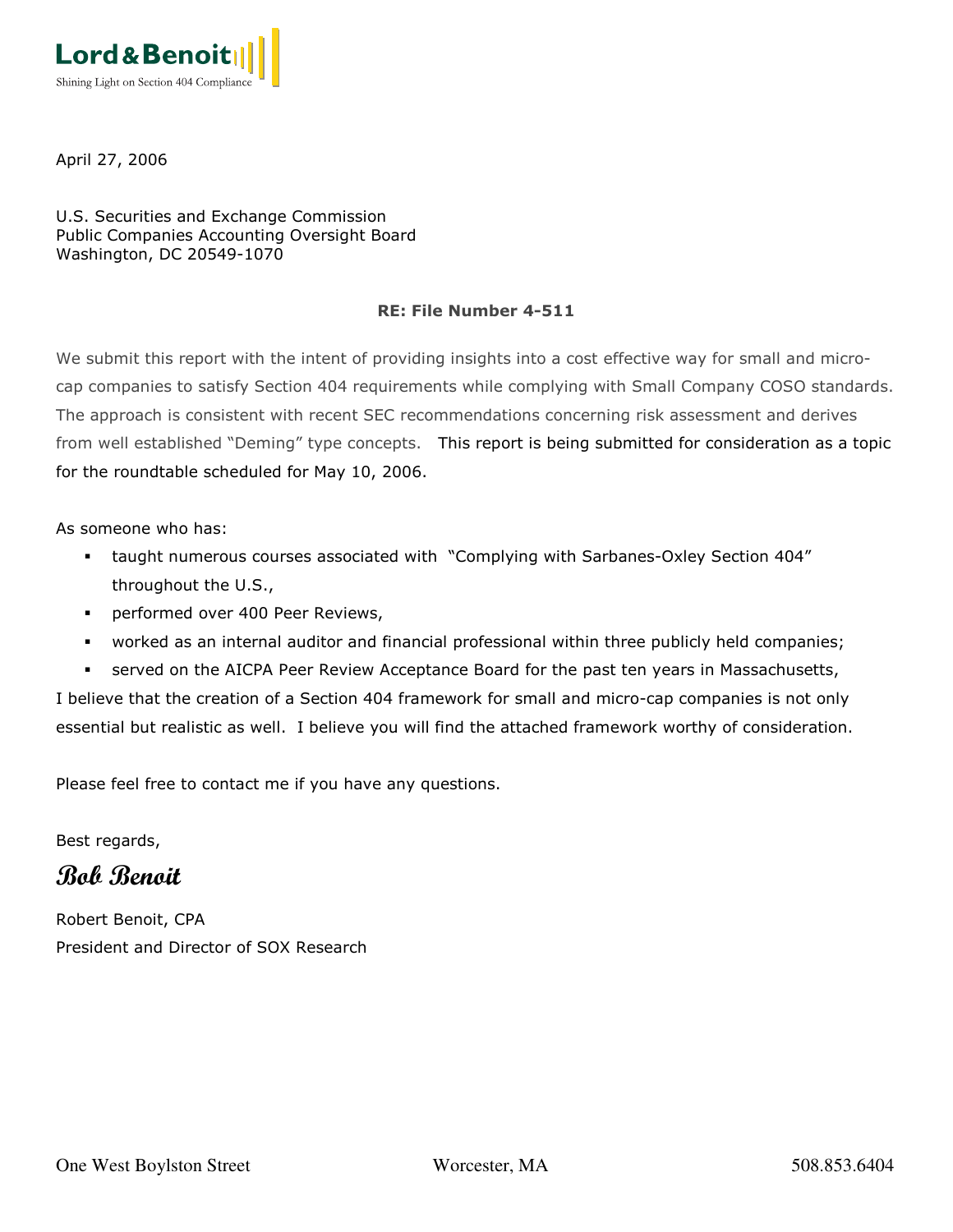Lord & Benoit *MicroSox™* Implementation Framework



## Summary and Introduction

Historical evidence in the Lord & Benoit Report: Bridging the Sarbanes-Oxley Disclosure Control Gap http://www.section404.org/pdf/Lord\_Benoit\_Report\_1\_.pdf shows the need for Section 404 internal controls compliance for Small Cap and MicroCap companies. Only 8% - 14% of the accelerated filers with material weaknesses self reported under Section 302 (a lower standard) the year and quarter before being required to under an adverse Section 404 circumstance. Additionally, more than half of all the companies in the U.S. with material weaknesses were smaller companies with revenues under \$250 million.

# Additional Lord & Benoit Research: Share Price movements Associated with Accelerated Filers

during the last two years provides evidence that good internal controls produces positive company and investor benefits. One must recognize, however that Section 404 compliance for smaller companies, if not introduced prudently, can divert much needed resources for product and market development.

We therefore offer a simple, efficient and cost effective approach for MicroCap and SmallCap companies to comply with Section 404 of the Sarbanes-Oxley Act. In summary, some key elements follow. The key to efficient compliance is not necessarily the content of the framework, although that is important; but it is the way the project is approached. Our methodology starts by asking the "Deming" question; what actual or peer incurred errors in internal control development and implementation have occurred and why have they occurred? We start from the end and work backwards.

Our Framework does not require a different PCAOB or COSO standard. We believe it is consistent with both. It is also consistent with previous SEC/PCAOB roundtable recommendations (risk based, top down), which many companies have not yet embraced. The utilization of this Framework, both within companies and by external auditors, can expect to save significant time and costs while demanding that risk areas be analyzed and to an extent possible deficiencies be remediated prior to testing.

# Why No Need for a New Company, COSO or PCAOB Standard?

 Auditors of smaller companies have been adjusting to big company standards for years (SASs, FASBs, SOPs, EITFs, FINs). Although the argument has been made, there is still no big company and small company GAAS/GAAP Auditors of smaller companies simply check "N/A" because many of the audit steps do not apply. Since there is a chance that a standard could apply to a company,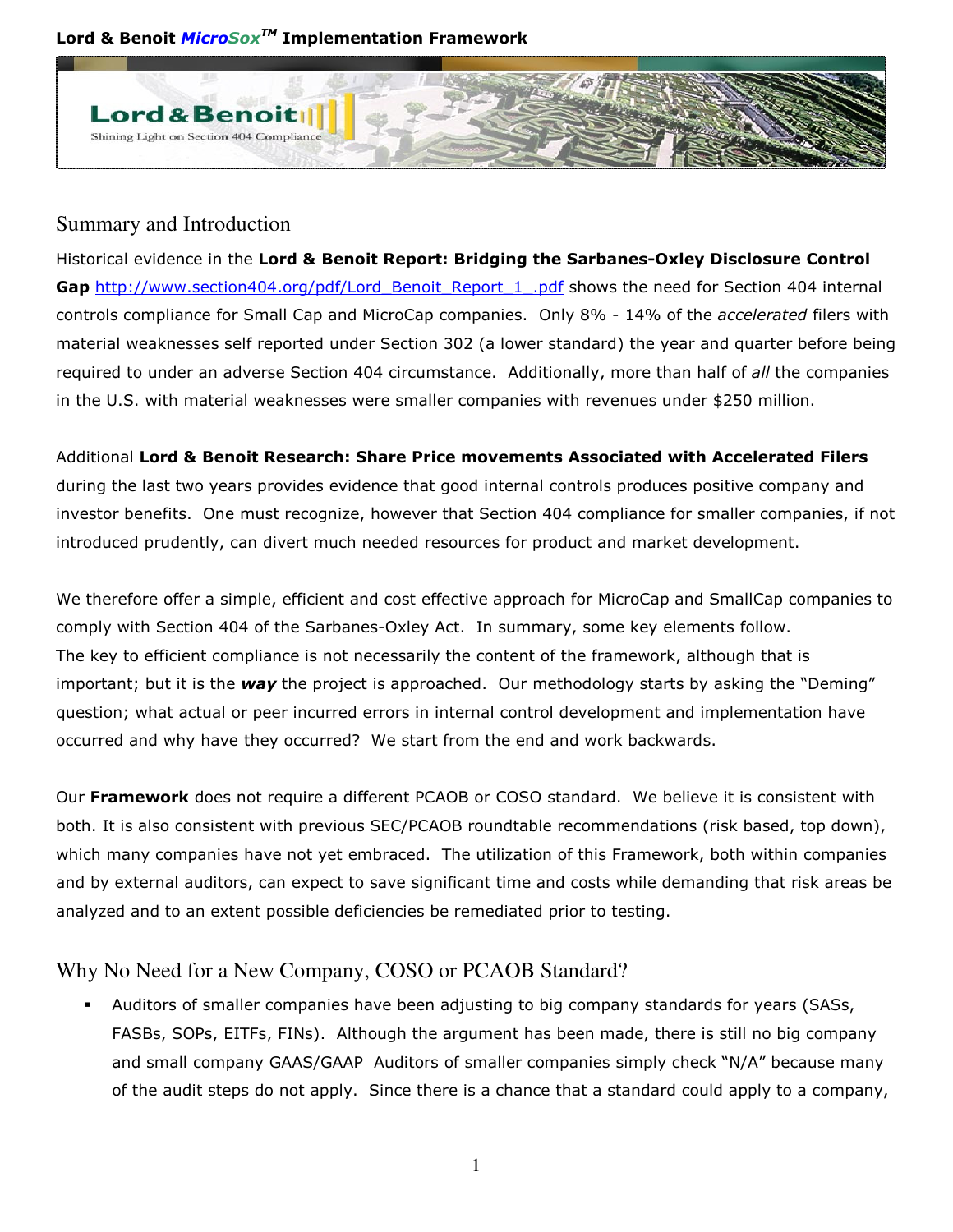it is safer to ask the question and check "n/a", rather than creating a new standard that excludes that question. We therefore believe the standards should remain unchanged. With the help of third party audit program providers, we see important COSO components, risk assessment, fraud, disclosure checklists and other professional standards adjusted to smaller companies, without a change in standards.

- With regards to internal controls, both internal and external auditors of smaller companies have been adjusting for years. Internal control principles are simple in nature and easy to understand. Small Company COSO proved that point. Even in small companies, one cannot expect to eliminate:
	- Antifraud testing,
	- Segregation of duties analysis,
	- **IT controls reviews,**
	- Accounting principle application analysis,
	- Cultural and ethics assessments,
	- Audit committee effectiveness evaluations and,
	- **Industry/peer risk assessments?**

We can and should simply adjust control documentation and testing to the size of the MicroCap....like auditors of smaller companies have been doing for years.

## The Perspective is the Key

We believe a significant reduction in time and redundancy in Section 404 compliance can be accomplished by changing the implementation approach. The following chart illustrates by steps:



Copyright © 2006 Lord & Benoit, LLC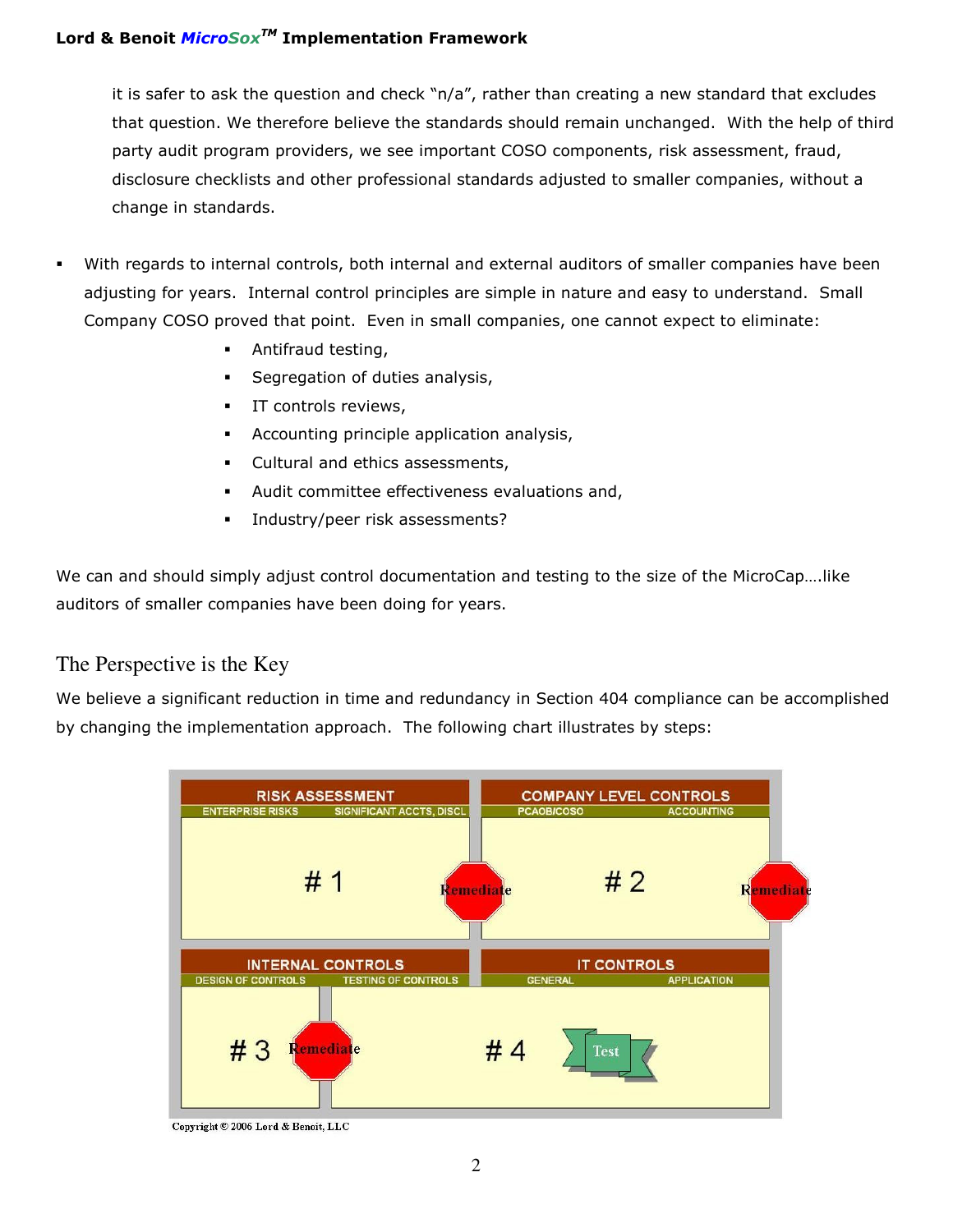Step #1 - Risk Assessment:

Risk assessment is the first step in the Framework.

Using recently available database tools and web based technologies $<sup>1</sup>$  one can focus in on the internal</sup> control problems and accounting issues that peer companies have historically faced or are facing currently. One can quickly mine compelling and detailed data related to the following internal control risk areas related to a company's peers;

- > Section 404 internal control deficiencies,
- > Section 404 accounting application deficiencies
- > Section 302 internal control deficiencies, including significant deficiency analysis
- > Section 302 accounting application deficiencies
- > Financial restatement analysis of accounting application and reporting deficiencies
- > Legal exposure issues and;
- > Other issues associated with auditor changes, fees and non-financial risk indicators

In other words, one starts with data analysis that provides predictable and verifiable evidence of errors or vulnerabilities in a target company's internal controls and works backward to identify and correct control area deficiencies. What risks have companies in similar peer groups experienced? What were their internal control deficiencies, restatements, legal issues and disclosure control issues? Effectively, one understands the possible issues on day one and starts working to identify and correct them. The objective of doing risk assessment first is that early detection of significant issues leads to early correction.

In fact, one of the unexpected benefits of delayed implementation of Section 404 requirements is that error data is now available from the reviews of more than 14,000 Section 404 reports (management and auditor), 120,000 Section 302 reports, 4,500 financial restatements, and 5,000 legal cases being faced by pubic companies to assist with the risk assessment process. Utilizing peer analysis to narrow areas for Section 404 review is now a very realistic option for almost all small and micro-cap companies. Obviously, this process only serves to supplement the good judgment of internal and external accounting professionals. Ultimately, they will need to be able to defend their decision-making processes.

<sup>&</sup>lt;sup>1</sup> The best and most complete dataset is distributed by  $\frac{www.AuditAnalytics.com}{www.AuditAnalytics.com}$ , an affordable premium based independent research company that specializes in collecting and adding expertise to audit, internal control (404 and 302), financial restatements and legal exposure related disclosures for all public companies. We have been utilizing this service for the past several months to do advanced research in the area of SOX compliance. We have no financial or other ties to Audit Analytics other than through a subscription arrangement.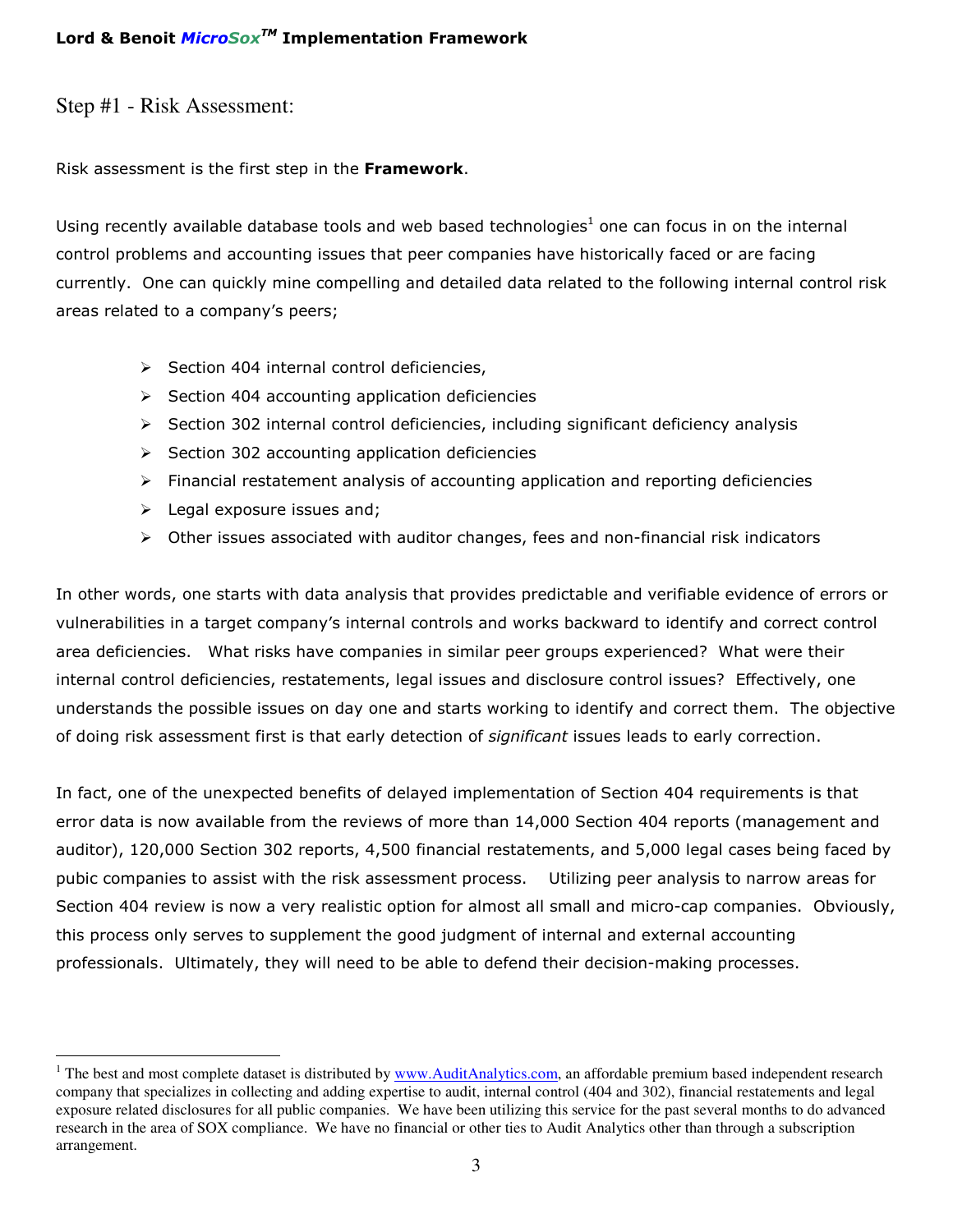### Lord & Benoit *MicroSox™* Implementation Framework

An important reminder is that only significant controls need be tested. Our experience has been that many companies have been fully documenting non key controls: assertions, processes, sub processes, preventive, detective, responsible person, etc. Only to arrive at the final column of the excel spreadsheet asking, "Key Control?" answered "no". This should be in the first column eliminating the need to document all the other insignificant items.

| Preliminary materiality calculation        |
|--------------------------------------------|
|                                            |
| Identify Significant f/s level accounts    |
| Identify Significant acct level accounts   |
| <b>Identify Significant locations</b>      |
| <b>Identify Significant business units</b> |
| <b>Identify Significant disclosures</b>    |
| Identify Key controls                      |
| If Key - then document relevant            |
| assertions, processes, subprocess,         |
| detective, preventive, ownership           |
|                                            |
|                                            |

# Step #2 - Company Level Controls:

For a smaller company, many of the internal control weaknesses and accounting deficiencies are found in the Company Level Control area.



By testing Company Level Controls next, it is possible that testing could be minimized at the activity level. This is particularly true in cases where Company Level Controls are considered to be compensating controls. Q&As essentially suggest that a deficiency does not constitute a material weaknesses or a significant deficiency in cases where there is an effective compensating control.

Smaller companies are typically run by Company Level Controls, not Activity Level Controls. The Small Company COSO draft reiterated this point. Stated differently, we know that most MicroCap companies will not typically have good segregation of duties. However, segregation of duties is just a preventive control that can be mitigated from being a significant deficiency or material weakness if an effective compensating Company Level Control is in place. Therefore Company Level Controls should be evaluated first.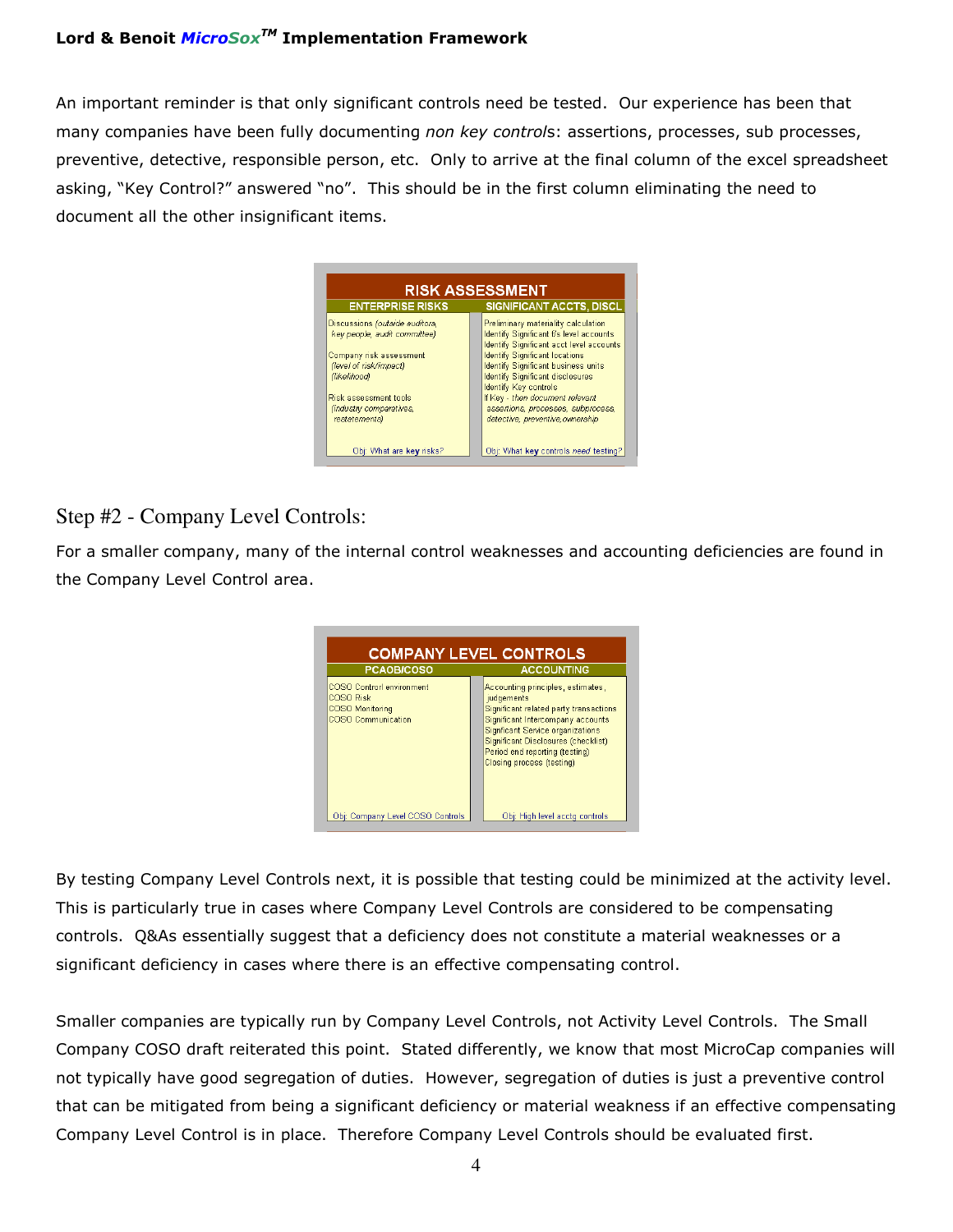### Lord & Benoit *MicroSox™* Implementation Framework

A foundational aspect of our Implementation Framework is that it believes that COSO and Small Business COSO sufficiently address the five elements of internal controls including certain Company Level Controls. However, this Frameworks adds to COSO to include certain PCAOB standards of accounting controls, IT controls and professional accounting standards under FASB, SAS, SAB, SOP, EITF and FIN. We have therefore included these in our framework.

Time is now spent on evaluating significant deficiencies and material weaknesses identified in the risk assessment and company level control areas. What are the key risks? What are the key accounting problems? What are the key internal control problems? And time and effort is focused on remediating these weaknesses before moving into the next areas.

## Step #3 - Design of Controls:

Once risks and company level controls are remediated, one looks at the *design* of the Activity Level Controls. Again, if they are not well designed there is no sense testing yet. The focus is on re-designing the controls and then testing. Most companies are still testing right away, only to retest again and again.



A critic of internal controls once asked me, "How can we rely on the system of internal controls with two people in the accounting department? Why bother testing controls if we can't rely on them?" In this case, we are not relying on the internal controls for the purpose of expressing an opinion on the financial statements taken as a whole. We are testing controls from a detective perspective. In smaller companies, effective control reliance on segregation of duties (a preventive control) is rare. Substantive tests of transactions are therefore necessary for detective control purposes – much like the GOA Yellow Book Government Auditing Standards. These non profit organizations receiving federal funds typically lack segregation of duties issues, so testing transactions is necessary as a detective control.